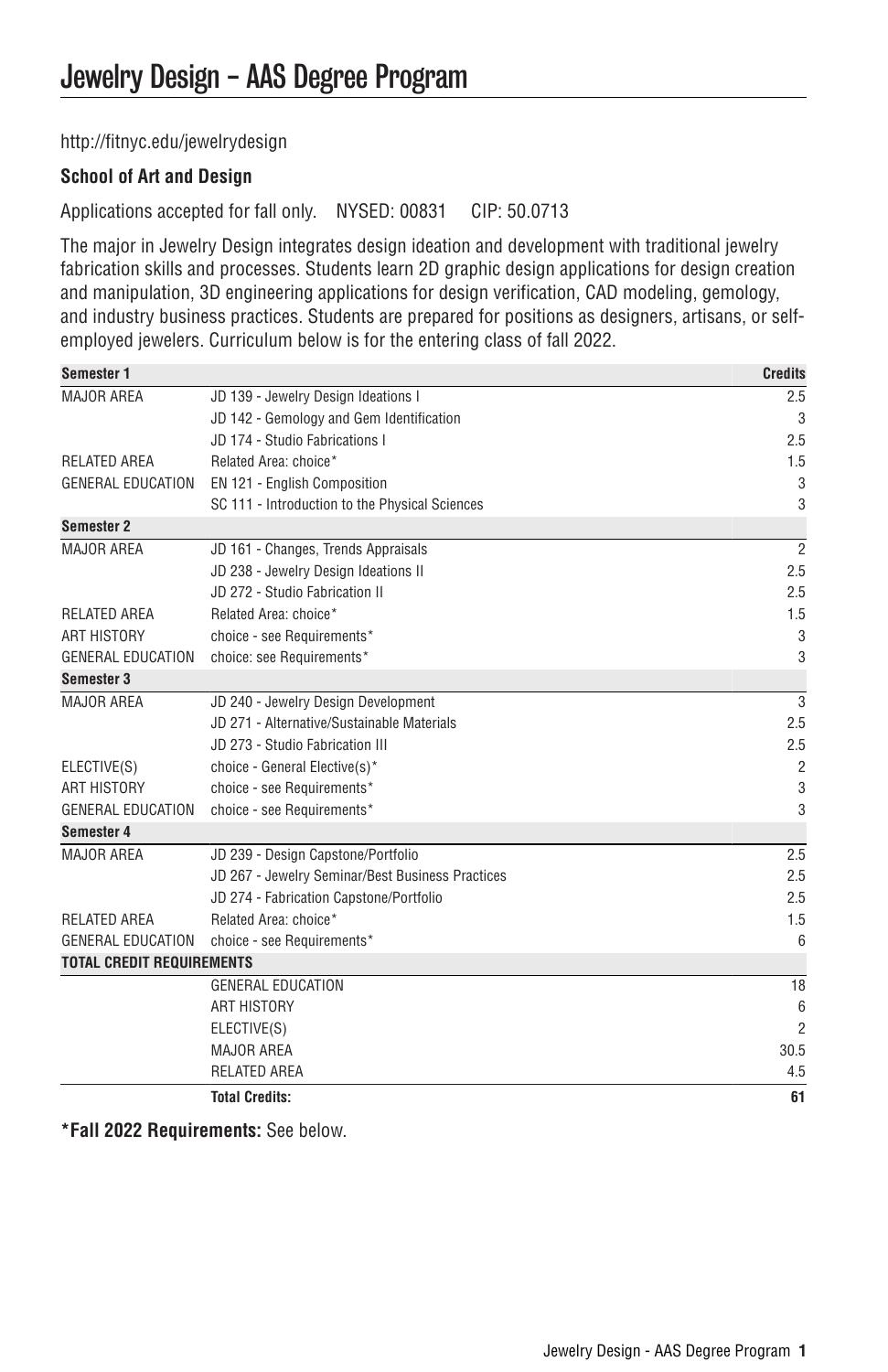## **FIT's General Education and Art History Requirements for Art and Design Associate Degree Programs:**

- Three (3) credits from each required area, totaling 9 credits: G1, G2, and G3 (SC 111)
- Six (6) credits from two (2) different areas in **non-HA liberal arts** courses in G4–G10
- Three (3) credits of any 200- or 300-level English literature or speech course
- Six (6) credits from Art and Design History courses: HA 112 (3 credits, required for all Art and Design majors), plus another 3-credit HA course

FIT's Gen Ed courses are organized into the following categories: G1 Basic Communication; G2 Mathematics; G3 Natural Sciences; G4 Social Sciences; G5 Western Civilization; G6 The Arts; G7 Humanities; G8 Foreign Language; G9 Other World Civilizations; G10 American History.

See list of Gen Ed approved courses under [FIT's General Education Requirements and Courses](http://catalog.fitnyc.edu/undergraduate/generaleducationrequirements/). An FIT Gen Ed course cannot be used to meet more than one General Education area.

Certain majors require specific courses. Please review your DARS audit to determine if a particular course is required by your major to meet General Education credits.

## **Related Area Elective(s)**: **4.5 credits**

CHOICE of any two to four courses (for which prerequisites have been met) totaling 4.5 credits from the following:

Courses from the School of Art and Design:

CD 134, CG 111, CG 211, CG 214, DE 101, FA 104, FA 107, FA 114, FA 116, FA 141, LD 471, PH 201, TD 141

Courses from the School of Business and Technology:

BE 261, BE 403, BL 343, EP 311, EP 321, FM 117, FM 231, MG 242

## **Upper Division Alternative(s):**

Graduates of this program are eligible to apply for admission to the Bachelor of Fine Arts programs in [Footwear and Accessories Design,](http://catalog.fitnyc.edu/undergraduate/majors/baccalaureatedegreeprograms/accessoriesdesignmajor/) [Textile/Surface Design](http://catalog.fitnyc.edu/undergraduate/majors/baccalaureatedegreeprograms/textilesurfacedesignmajor/), and [Toy Design.](http://catalog.fitnyc.edu/undergraduate/majors/baccalaureatedegreeprograms/toydesignmajor/)